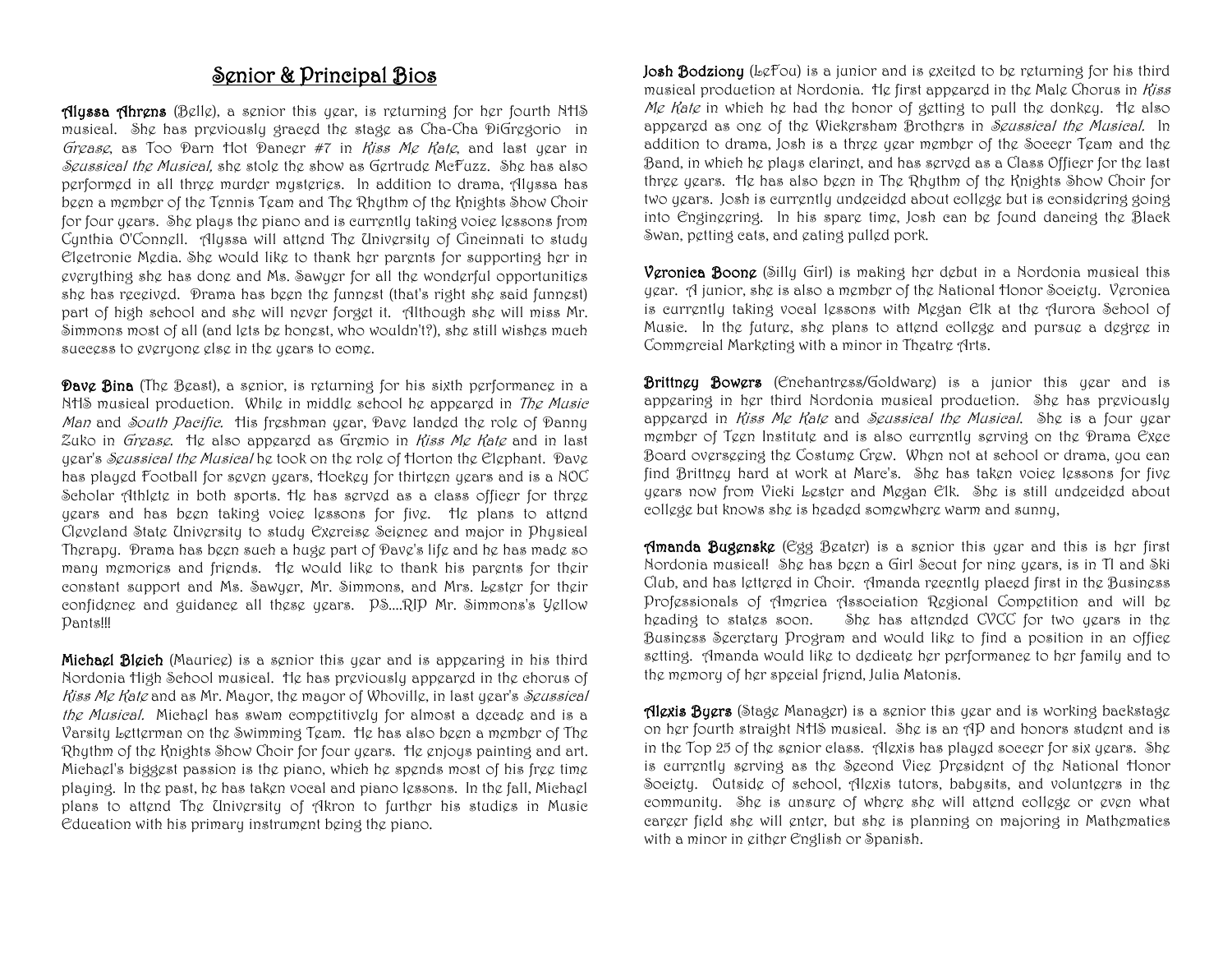Joey Cogan (Lumiere) is a junior this year and is taking on his third role in a Nordonia musical production. He first appeared in *Riss Me Rate* as the back half of the donkey. Last year he took on the role of The Cat in the Hat in Seussical the Musical. He also appeared in the last three murder mysteries. Joey is a member of The Rhythm of the Knights Show Choir and loves dancing. He plans to study Musical Theatre and Dance in college. What most people don't know about Joey is that he likes cats and grilled cheese, but he absolutely hates powdered donuts. True story. Also, in his spare time, he likes to collect rocks and name them after failed US Presidents. Joey would like to thank Ms. Sawyer, Mr. Simmons, Mrs. Czekaj, Leah, and Mrs. Lester, for their continued support and amazingness these last couple years. He would also like to thank his dance teacher Alison Toth for everything she has helped him to achieve.

Jason Conrad (Cogsworth) aka "MeGrandfather Clock" is a junior and is returning for his third NHS musical. He has been in *Riss Me Rate* and Seussical the Musical as Thing 2. He has also performed in the last three murder mysteries. Jason is currently serving as the Vice President of both the Drama Club and Student Council. He is involved with Leadership and is a first year member of The Rhythm of the Knights Show Choir. Jason has little free time as he is constantly busy attempting to play the piano, reading and writing, and conducting international business as he owns and operates his own Panda farm in Beijing. Jason plans to go on to college to study Psychology or Theatre. To Miss Molly Sawyer, Jason says THAAAAAAAAAAAAAAAAAAAANKS!!!!!!!!!!!!!

**Jackie Davis** (Makeup Crew) is a senior this year and is working on her first Nordonia musical as a member of the Makeup Crew. She is a two year member of the Academic Challenge Team. Jackie plans on attending Kent State University this fall, majoring in Pre-Medical.

**Breanna Ersek** (Silly Girl) is a junior this year and is appearing in her third NHS production. She has previously appeared in *Kiss Me Kate* and *Seussical* the Musical. She has been a member of the Drama Club for four years, the Choir for five years, and has been taking voice lessons for four years. After high school, Breanna plans to attend community college for two years before transferring down south to further her education.

Taylor Evans (Townsperson) is thrilled to be returning for her second Nordonia production! She has been a member of Choir for six years, Youth Challenge for twelve years, and has also been taking voice lessons from Mrs. Vicki Lester. Taylor plans to attend Tri-C's Western Campus for two years in their Music Program before transferring to Kent State University to obtain a degree in Choral Music Education.

Elexis Fruscella (Makeup Crew) is a senior and is working on her second Nordonia musical. Two years ago, as a sophomore, she worked backstage for *Riss Me Rate*. In June, Elexis will be taking the state board test for Cosmetology.

Sam Fujikawa (Chip) is in the sixth grade at Lee Caton Elementary and is already appearing in his third NHS musical. He has previously been in South Pacific, in which he portrayed Jerome, and Seussical the Musical in which he played a cadet and Jojo, the Mayor's son. Sam likes to swim, is on Student Council, and is a member of Future Problem Solving. He has also been taking voice lessons with Mrs. Vicki Lester for four years and drum lessons for five.

**Brian Gerber** (Backstage Crew) is a senior and has been a member of the Backstage Crew for three years now. He has been on stage performing since the age of two and has appeared five times in the Knight of Stars Talent Show. Brian is an active member of TI and is a Varsity Letterman on the Swimming Team. He plans to attend Notre Dame College to swim and work backstage for their Theatre Department. He loves working backstage and wishes he could have done it just one more year.

Charli Habingreither (Townsperson/Napkin) a senior this year, was born, raised, and started theatre in Texas. This is her third appearance in a Nordonia musical, previously having been in *Riss Me Rate* and *Seussical the* Musical. She has appeared in over twenty plays at different community theatres and this summer will intern at 82nd Street Theatre. Charli plans to study musical theatre, writing, and film in college. She would like to thank her Mom, family, and friends for all of their support!

Kelly Harris (Silly Girl) is a senior this year and this is her third Nordonia musical. She has appeared previously as a Too Darn Hot Dancer in Kiss Me Kate and as a Who in Seussical the Musical. She has been cheerleading for the Nordonia Knights for four years now and is also a member of B.U.D.S. and the National Honor Society. After high school, Kelly will attend Ohio University to major in Biology with a minor in Psychology. She will then pursue a Graduate Degree in Genetic Counseling.

Amanda Heatherman (Pit Orchestra) is a senior and will be playing the clarinet in the pit orchestra for the third time this year. She also played for Riss Me Rate and Seussical the Musical. She is a member of Science Olympiad, Academic Challenge, and the Gay-Strait Alliance. She plans to attend DigiPen Institute of Technology to pursue a Bachelor of Arts in Game Design.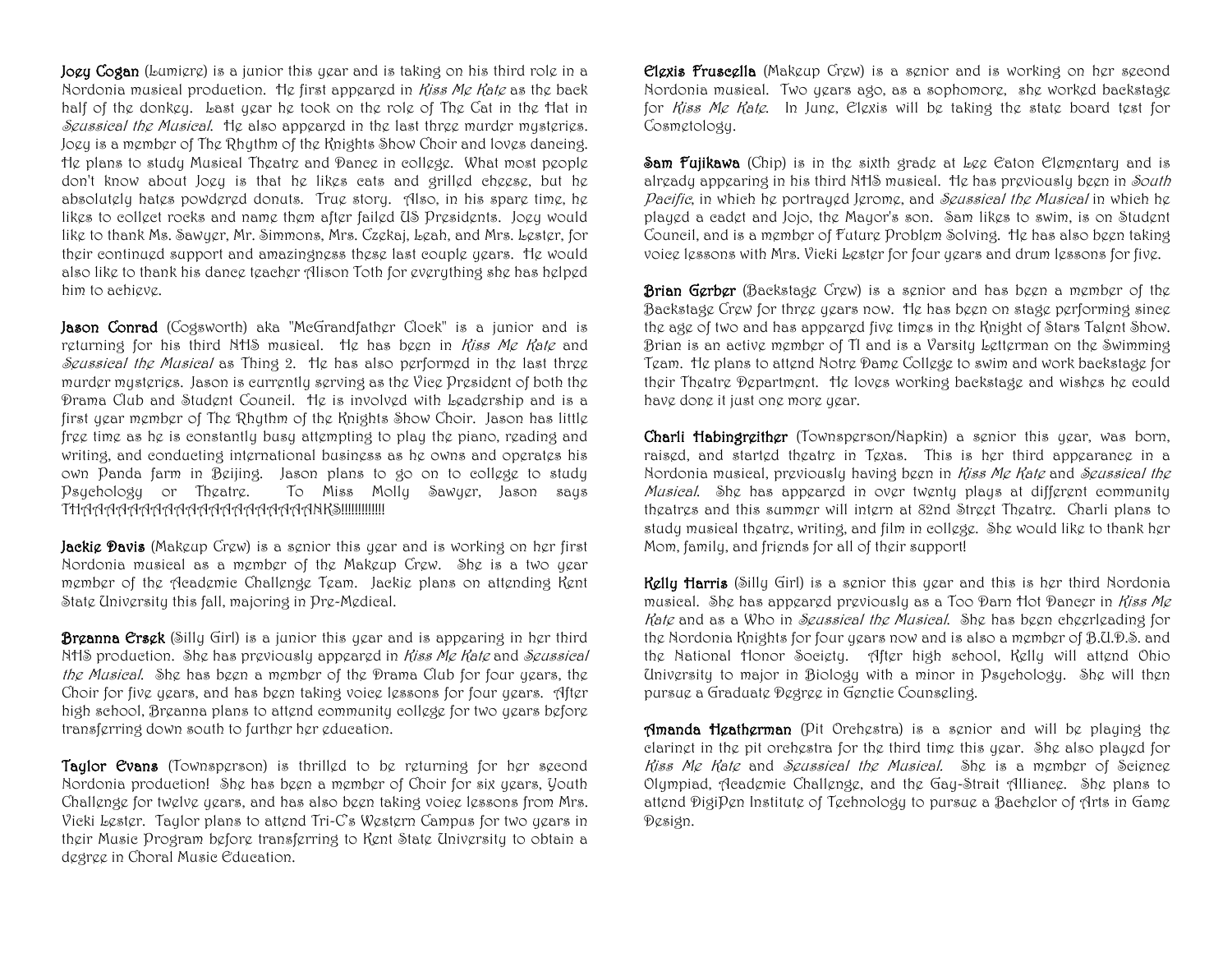**Jessica Heatherman** (Townsperson/Wolf) is a senior this year and this is her fourth Nordonia High School production. She was in *Riss Me Rate* and Seussical the Musical and worked backstage for Grease. She has also appeared in two murder mysteries. She is involved with Science Olympiad, Book Club, and Academic Challenge. Jessica is an avid reader. Her favorite pastimes include annoying people out of love and building a rocket to Pigfarts. Jessica will attend Eastern Michigan University in the Honors Program to pursue degrees in Accounting and Business.

Leah Hedman (Assistant Stage Manager) is a senior and has been a member of the Backstage and Props Crews for the last four years. She has also assisted with Front of House. In addition to drama, Leah is a four year member of the Marching Band and has been in the Pep Band for three years. She is also a member of Mock Trial, Glass Ceiling, National Honor Society, and she played Soccer for a year. In the fall, Leah plans on attending Kent State University to major in Hospitality Management.

Jason Howig (Monsigur D'Arque/Townsperson/Waiter) is making his Nordonia Prama Club debut this year in *Beauty and the Beast*. A junior, Jason has been a member of The Rhythm of the Knights Show Choir for two years. He enjoys playing the drums and is currently taking voice lessons from Mr. John Eley. While he is currently unsure of where he is going to attend college, Jason knows he wants to study Music and the Performing Arts.

**Rachael Karlozi** (Mrs. Potts) is a junior this year and is thrilled to be returning for her fourth Drama Club production. She has also appeared in Grease, Riss Me Kate, and as an Orange Bird Girl in last year's Seussical the Musical. In addition to Drama Club, she is also a member of the National Honor Society and has been taking voice lessons for four years from Mrs. Vicki Lester. After high school, Rachael plans to pursue a career in Fashion Merchandising. Something that most people do not know about Rachael is that she is an avid whale watcher. Orcas are her favorite! She is also hard at work studying the language of the dolphin so that she may one day swim and communicate with these majestic creatures. Thank you to Sawyer, Simmons, Leah, Czekaj, and Lester for being so awesome! Much love to her family for their undying support!

**Ashley Keeney** (Plate) is a senior this year and is very excited to be joining us for her first NHS musical. She has been actively involved in Student Council and Leadership for the last four years and with the Youth Group at her church for six years. In the fall, Ashley plans on attending Kent State University to pursue a career as an Intervention Specialist.

**Tyler Ressler** (Gaston) is a senior and is excited to be involved in his fourth straight Nordonia musical. He worked backstage for Grease before finding his spotlight on stage his sophomore year as Hortensio in Kiss Me Kate. Last year, Tyler commanded the audience's undivided attention as General Genghis Khan Schmitz in *Seussical the Musical*. In addition to drama, Tyler is actively involved in a number of organizations and activities. He has been on the Teen Retreat Planning Team at St. Barnabas for two years and is a member of the National Honor Society. When not at work at Panera, Tyler enjoys exercising and lifting weights. He plans to further his education at The University of Dayton this fall, pursuing a degree in Exercise Science and Physical Therapy.

Maria Madden (Madame de la Grande Bouche/Townsperson), a senior this year, is returning for her fourth NHS musical production. She has been in Grease, Riss Me Rate, and Seussical the Musical. She also appeared in the last two murder mysteries. She has taken Jazz at Center Stage and the Vibe, and hobbies include: video games, movies, performing, and writing music, stories, and plays. Maria has also taken voice lessons from Vicki Lester for two years. In the future, Maria plans to attend The University of Akron majoring in Business with a minor in the Performing Arts, and she also plans to audition for American Idol. Look out Ryan Seacrest!

Kevin McMichael (Book Seller/Waiter/Prince) is a freshman this year appearing in his second Nordonia musical. He was a Cadet in Seussical the Musical. Kevin is actively involved in a number of clubs including: Buds, Leadership, TI, and Student Council. He's also taking voice lessons.

**Cassi Meyer** (Silly Girl) is a freshman this year and is returning for her second Nordonia musical after first appearing as a Cadet in last year's Seussical the Musical. She also appeared in this year's murder mystery. She is an active member of the Drama Club and has been taking piano and voice lessons for three years. Cassi is also hard at work auditioning for local community theatres.

Rachel Miu (Makeup Crew) is a senior and this is her third Nordonia musical production that she has been a part of. She performed on stage in Grease and *Riss Me Rate*. Other than drama, Rachel also takes part in Choir and the Academic Challenge Team. After she graduates, Rachel will attend Northern Michigan University where she will study Architecture.

Jamig Mong (Tech Crew) is a senior and has been working on the Tech Crew for three years now. He has also been a member of the Band for four years and Science Olympiad for three years. Jamie plans to attend Ohio Northern University to study Engineering.